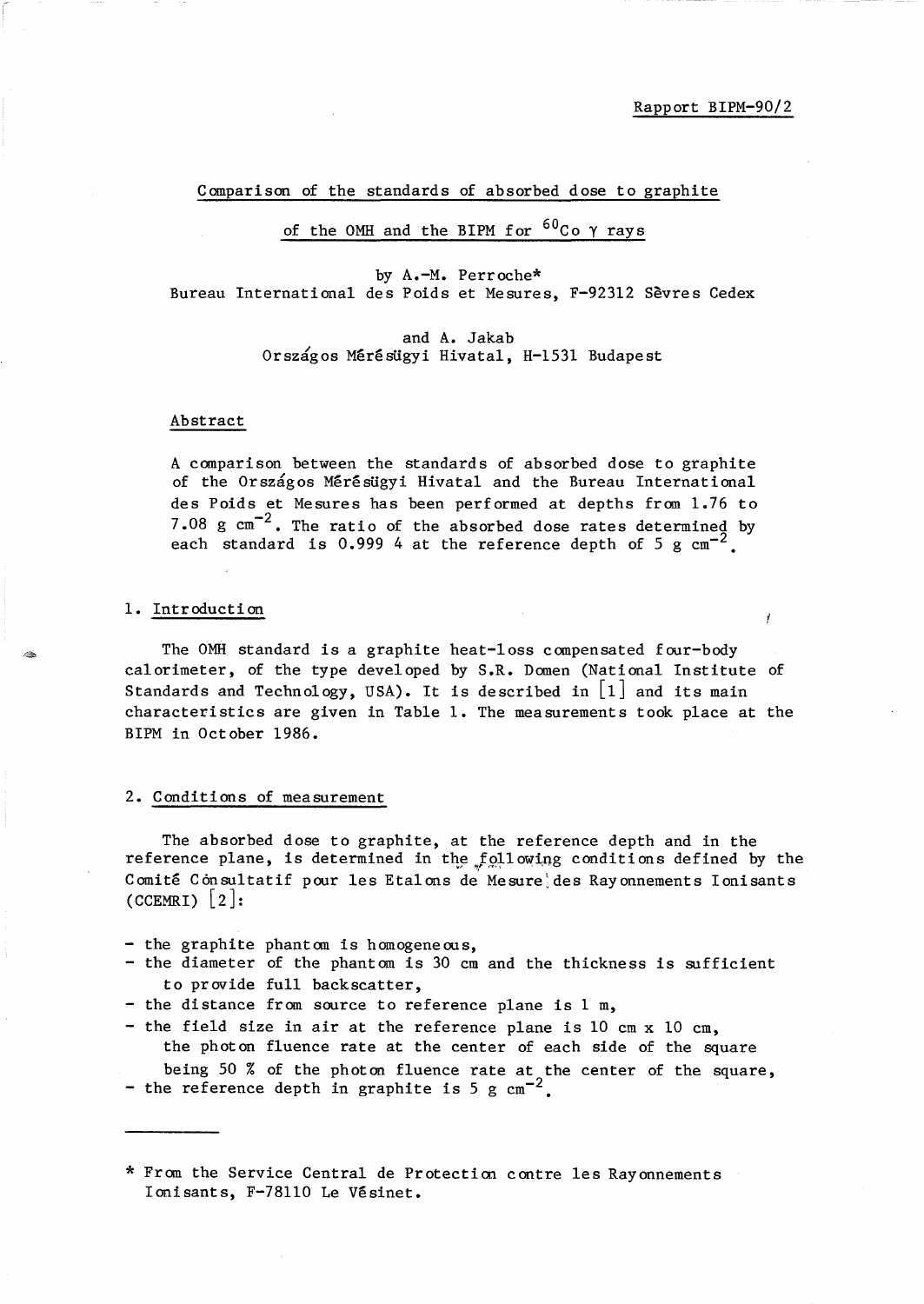The centers of the detectors (calorimeter and ionization chamber) were placed in the reference plane.

The comparison was made at the reference depth, and also at other depths ranging from 1.76 to 7.08 g  $cm^{-2}$ .

#### 3. Determination of absorbed dose rate to graphite

a) BIPM determination of absorbed dose rate to graphite at the reference depth (5  $g cm^{-2}$ )

The BIPM reference absorbed dose rate,  $(D_5)_{RTPM}$ , at the reference depth (5 g  $\text{cm}^{-2}$ ) is given by

$$
(\mathbf{\hat{D}}_5)_{\text{BIPM}} = \frac{\mathbf{I} \mathbf{W}}{\mathbf{m} e} \mathbf{\bar{s}}_{\text{c,a}} k_p k_{\text{rn}} k_{\text{dist}} , \qquad (1)
$$

where

- I is the ionization current measured in the mass m of the gas of the chamber cavity. The middle plane of the cavity is located in the  $\sqrt{ }$ reference plane at  $5.018$  6 g  $cm^{-2}$  in graphite. I is corrected for humidity  $(k_h)$ , for ion recombination  $(k_s)$  and for air attenuation  $(k_a)$  between the source and the front face of the phantom and for the decay of <sup>60</sup>Co. The I values refer to an evacuated path length between source and phantom, and are given below at the reference date of 1986-01-01 (the half life used is  $(1\ 926 \pm 2)$  days).
- w is the average energy spent by an electron of charge e to produce an ion pair in dry air  $\lfloor 3 \rfloor$ ;
- $\overline{s}_{c,a}$  is the weighted mean ratio of the stopping powers for carbon and al"r (3]," ,., *1Jt,I'* ,-"., ;';
- is the perturbation correction factor of the BIPM cavity chamber  $[4]$ ;  $k_{\rm p}$
- is the correction factor for the radial non-uniformity of the  ${}^{60}$ Co  $k_{rn}$ beam over the surface of the BIPM standard  $\lceil 5 \rceil$ ;
- $k_{dist}$  is the ratio of the absorbed dose rate in graphite at 5.00 g cm<sup>-2</sup> and  $5.018$  6 g  $\text{cm}^{-2}$ , determined previously from the BIPM experimental curve of absorbed dose, versus depth.

The measurement of  $(\overline{D}_5)_{\text{RTPM}}$  took place over a period of one month before and after the OMH calorimetric measurements at BIPM.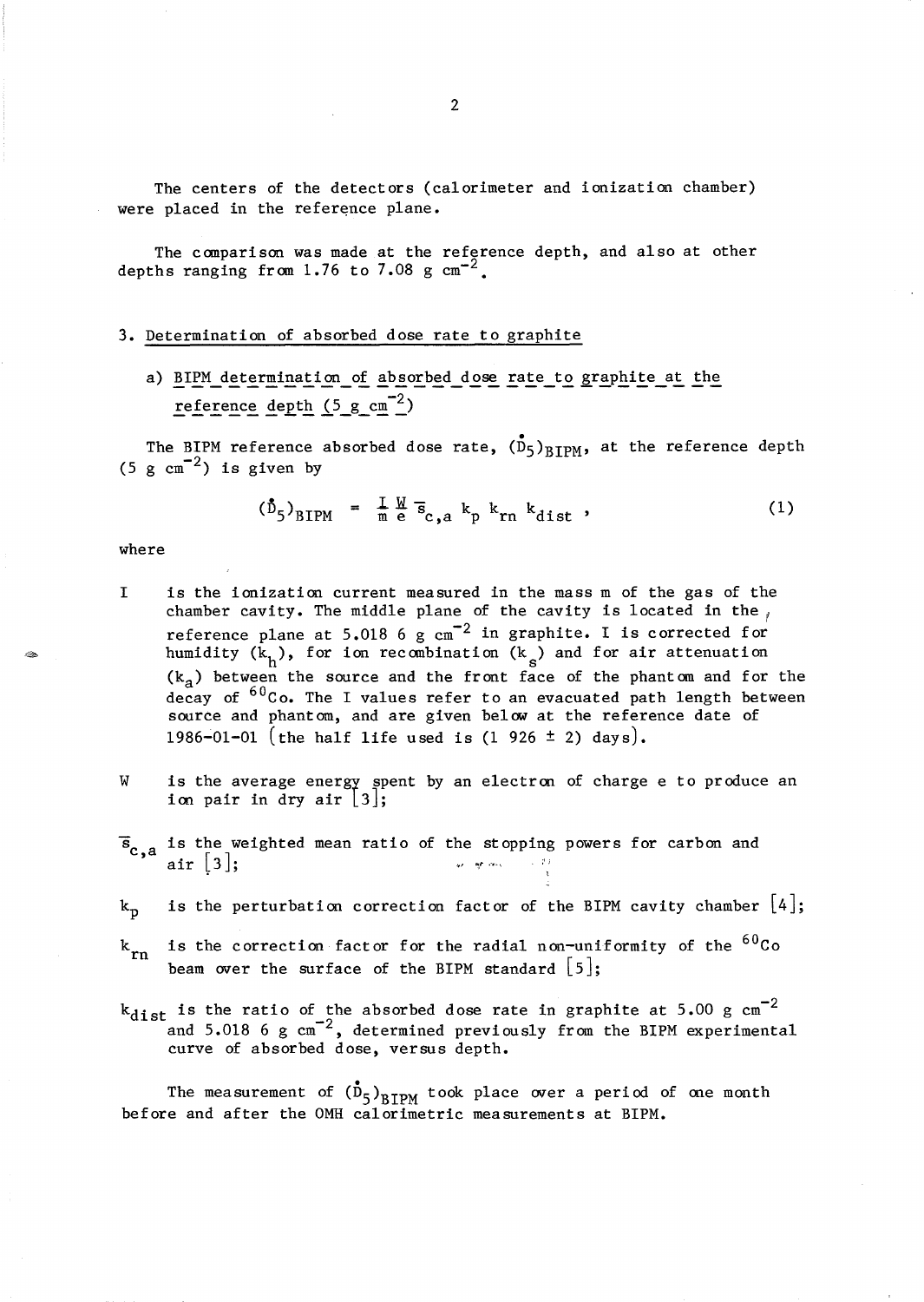Numerical values

$$
\frac{I}{m} = 117.48 \mu A kg^{-1}, \text{ on } 1986-01-01, 0 h UT,
$$
  

$$
(\mathring{D}_5)_{BTPM} = 3.976 \text{ 0 mGy s}^{-1}, \text{ on } 1986-01-01, 0 h UT.
$$

The physical constants and the correction factors entering in the ionometric determination of the absorbed dose rate to graphite at 5.00 g  $\text{cm}^{-2}$ , together with their uncertainties, are given in Table 2.

# b) BIPM determination of absorbed dose rate to graphite at other depths

The absorbed dose rate to graphite, at a depth d, determined ionometrically at BIPM is given by the relation

$$
(\dot{\tilde{D}}_{c})_{BIPM} = (\dot{\tilde{D}}_{5})_{BIPM} \frac{\dot{\tilde{D}}_{d}}{(\dot{\tilde{D}}_{5})_{BIPM}},
$$
 (2)

where

 $(D_5)$ <sub>RIPM</sub> is defined in Eq. (1),

 $\bar{\text{D}}_{\text{d}}/(\bar{\text{D}}_{\text{5}})_{\text{RTPM}}$ 

is the ratio of the absorbed dose rate in graphite at depth d and at  $5.00 \text{ g cm}^{-2}$ , determined from the well established BIPM experimental curve of the absorbed dose, versus depth.

The numerical values of  $\tilde{D}_d/(\tilde{D}_5)_{\text{RTPM}}$  and  $(\tilde{D}_c)_{\text{RTPM}}$  for the depths of the comparison are given in Table 5, and their uncertainties in Table 6.

c) OMH calorimetric determination of absorbed dose rate to graphite

The absorbed dose rate  $(\bar{D}_c)_{\text{OMH}}$ , at depth  $\ddot{q}$ , is given by the relation

$$
(\dot{\bar{D}}_c)_{\text{OMH}} = \dot{\bar{D}}_{\text{cal}} k_{\text{dec}} k_{\text{a}} , \qquad (3)
$$

where

 $\bar{D}_{\text{cal}}$  is the absorbed dose rate, at depth d, measured at BIPM with the OMH calorimeter, and not corrected for decay and air attenuation between source and phantom. The correction factors entering in the determination of  $\overline{D}_{\text{cal}}$  are given in Table 3 and the values of two of them  $(k<sub>6</sub>$  for the radial non-uniformity of the BIPM beam over the surface of the core of the calorimeter and kg for the effects of the gaps) are given in Table 4.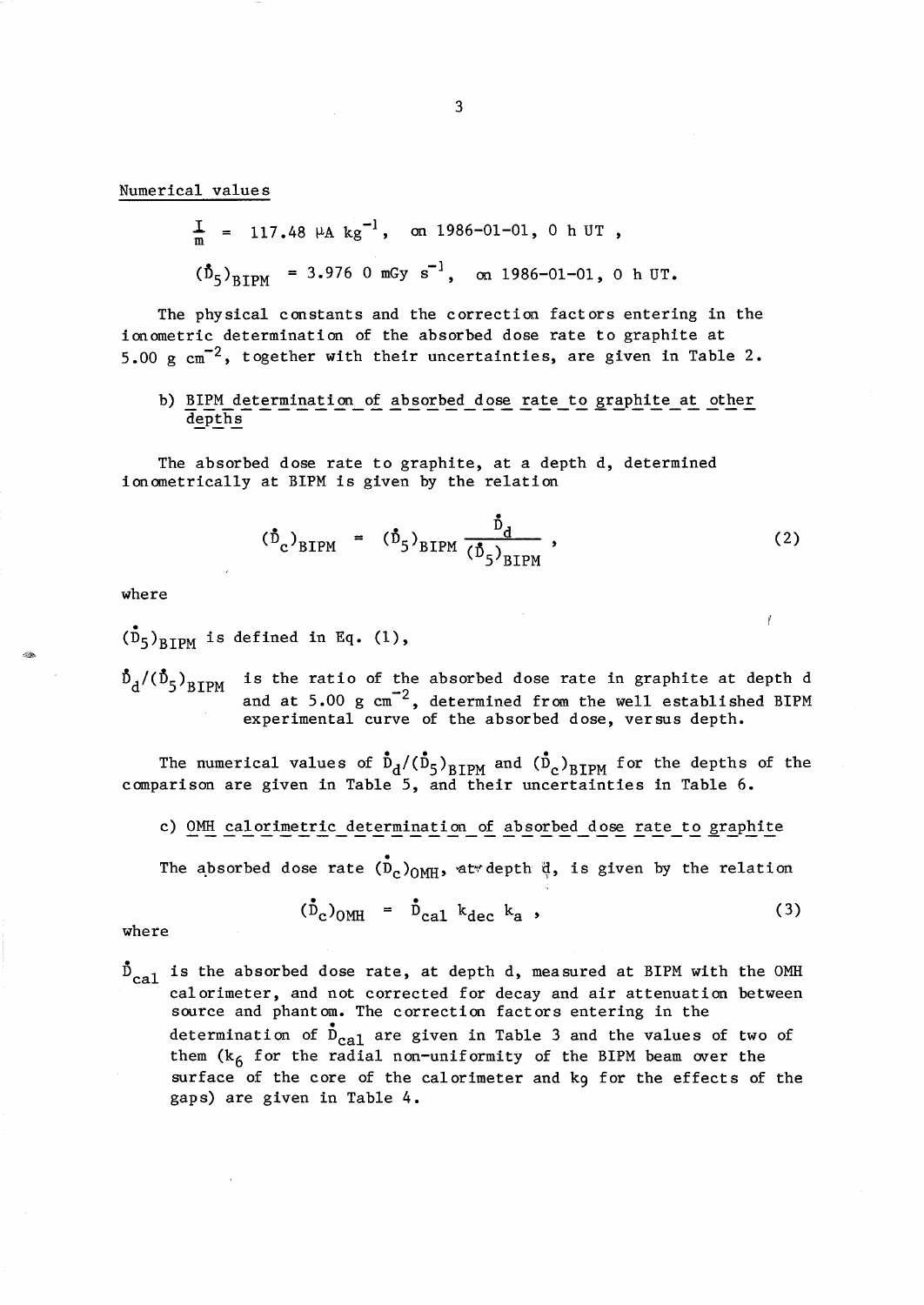- $k_{dec}$  is the correction factor for the <sup>60</sup>Co decay to refer the  $\bar{D}_{c,a}$ <sub>1</sub> measurements to  $1986-01-01$ , 0 h UT.
- $k_a$  is the correction factor for the air attenuation between the source and the front face of the phant om.

The calorimetric measurements have been performed with the OMH graphite discs placed in front of the calorimeter. The density and the thickness of the OMH discs have been carefully measured in the laboratory where they have been manufactured. Their density  $(1.76 \text{ g cm}^{-3})$  is very close to that of the BIPM discs  $(1.74 \text{ and }$ 1.77 g  $\text{cm}^{-3}$ ). Thus the difference between absorbed doses at the same depth in the BIPM and OMH phantoms, due to possible changes in graphite density  $\lfloor 7 \rfloor$ , is considered as negligible.

The uncertainty on  $\mathring{\text{D}}_{\text{cal}}$  is given in Table 3 and the  $(\mathring{\text{D}}_{\text{c}})_{\text{OMH}}$  values are given in Table 4 for depths ranging from 1.76 to 7.08 g  $\text{cm}^{-2}$ .

#### 4. Result s

f The result of the comparison of absorbed dose to graphite at a depth d is given by the ratio

$$
R_{d} = \frac{(\vec{D}_{c})_{OMH}}{(\vec{D}_{c})_{BIPM}} \tag{4}
$$

The  $R_d$  values are listed in Table 5 and their uncertainties in Table 6. We note that the uncertainties on  $k_{\text{a}}$  and  $k_{\text{dec}}$  do not contribute to the uncertainty on the ratio  $R_d$  since both terms appear explicitly in  $(\bar{D}_c)_{\text{OMH}}$  or implicitly in  $(\bar{D}_c)_{\text{BIPM}}$ , with very similar numerical values.

The values of the absorbed dose determined' by the two standards are, within their uncertainties, thus in good agreement.

The result of the comparison at the reference depth of 5 g  $cm^{-2}$  is obtained by a linear interpolation between the  $R_d$  values at 3.53 and 5.32  $\text{g cm}^{-2}$ . The resulting value is

$$
R_5 = 0.999 4. \t\t(5)
$$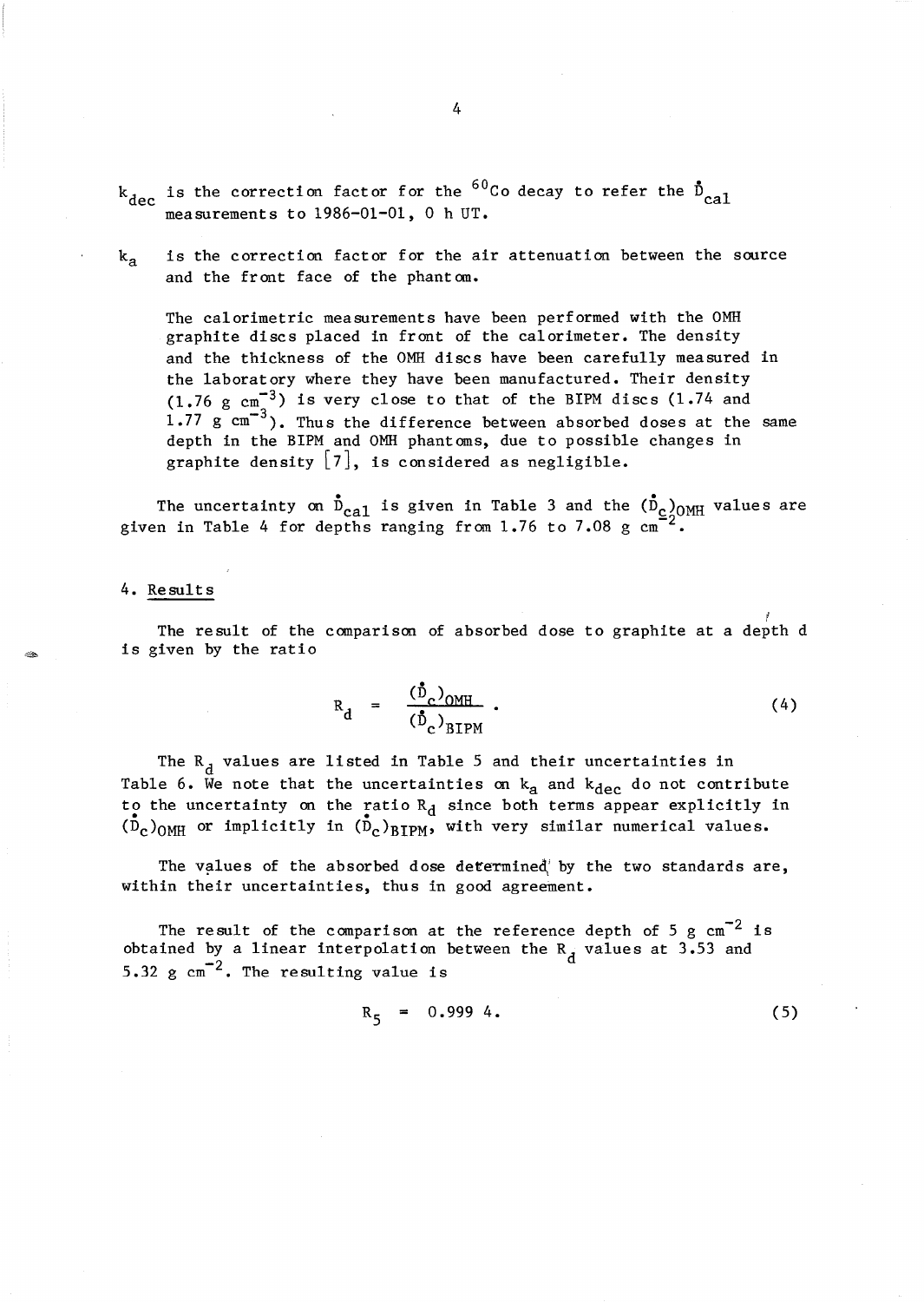Figure 1 shows the results of the OMH-BIPM comparison and of the other comparisons of absorbed dose to graphite performed at BIPM with national laboratories. All the results are revised values taking into account the gap correction in the calorimeters [6] and the radial non-uniformity of the BIPM beam  $|5|$ .

A reference value, at 5 g  $\mathrm{cm}^{-2}$ , of the absorbed dose to graphite is determined from the results of the six comparisons performed at BIPM; it is given by the weighted mean of the absorbed dose to graphite measured by the BIPM ionometric standard and the six calorimeters. The ratio,  $k_{ref}$ , of this mean value to the BIPM ionometric one is equal to 0.999 2.

## 5. Conclusion

The agreement between the standards of absorbed dose to graphite of OMH and BIPM is fairly good at all the depths of the comparison, considering the uncertainties. The results of this comparison agree with those of other comparisons in this field and show the good quality of the OMH standard of absorbed dose to graphite.

I

~I **I'll'** ,or· \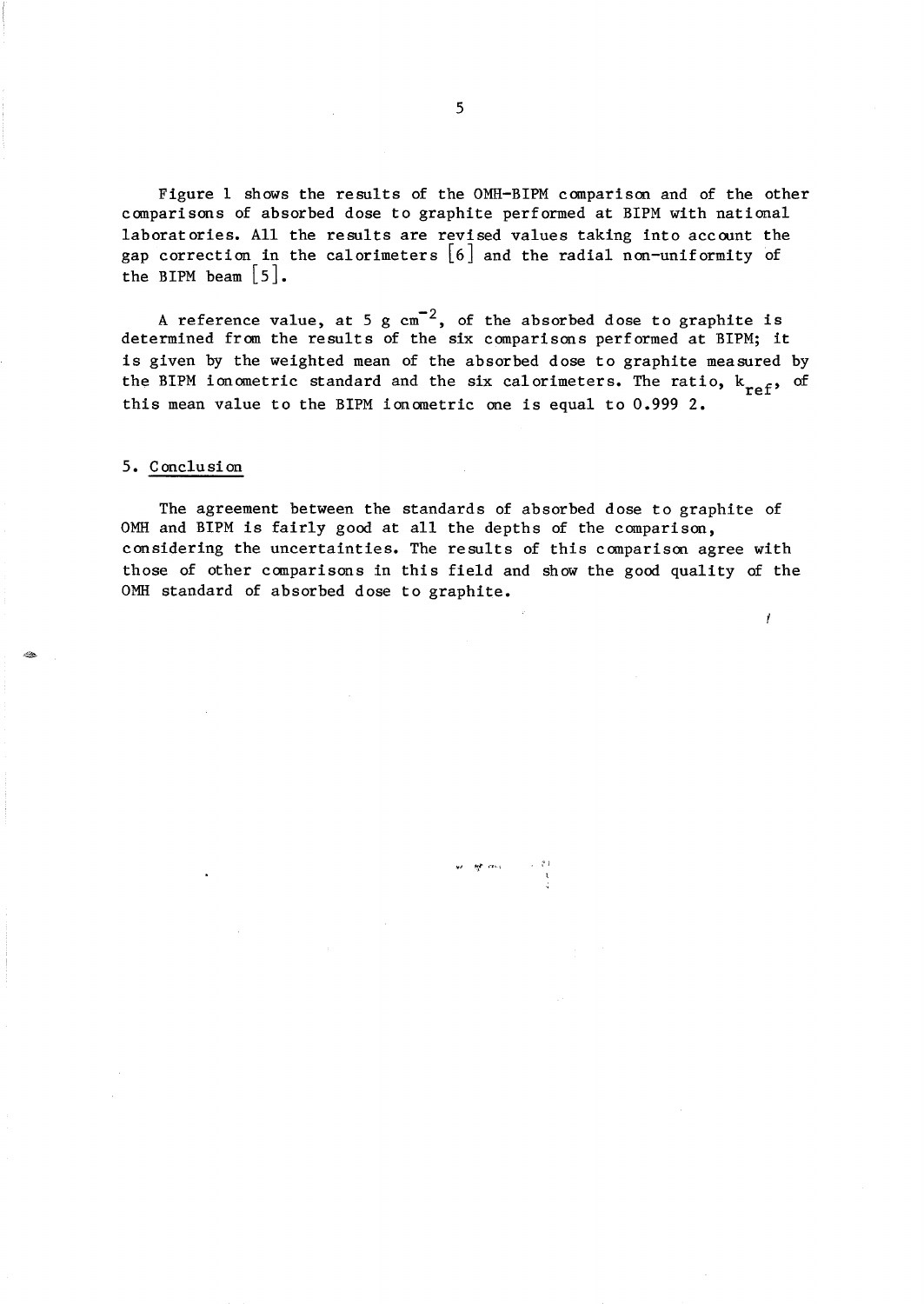Characteristics of the OMH graphite calorimeter

Type heat-loss compensated four-body calorimeter.

Phantom graphite,  $\rho = 1.760 \text{ g cm}^{-3}$  $6\,300\,$  mm  $\,x\,215\,$  mm.

Core : graphite,  $\rho = 1.79 \text{ g cm}^{-3}$  $620$  mm  $x 2.75$  mm.

-

Effective point of measurement: 6.5 mm from the my1ar window surface on the axis of the cylindrical 1ucite chamber.

Effective graphite depth from the my1ar window surface to the effective point of measurement:  $0.88$  g  $cm^{-2}$ .

| Core mass: effective           | 1 547.7 mg   |    |
|--------------------------------|--------------|----|
| graphite                       | $1\;\;541.9$ | mg |
| epoxy resin                    | 3.3          | mg |
| mylar                          | 0.1          | mg |
| polystyrene                    | $0.86$ mg    |    |
| copper (wires) and thermistors | $0.72$ mg.   |    |

ez aprimas

Ĭ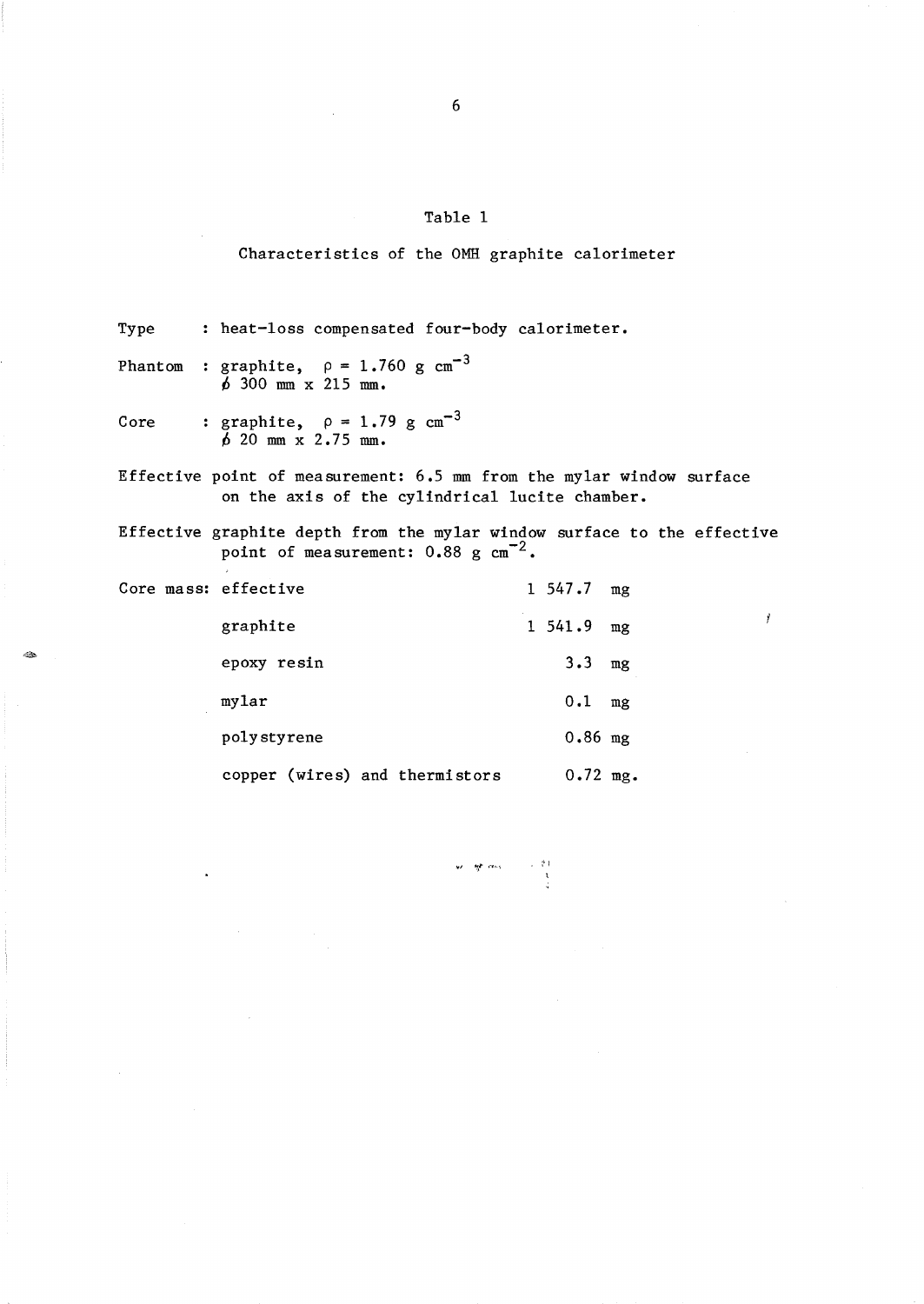Physical constants and correction factors entering in the ionometric determination of the absorbed dose rate in graphite at  $5.00 \text{ g cm}^{-2}$ , and estimated relative uncertainties\* ( $1\sigma$ , in %)

|                                                                                                                                                                                        |         | $s_{\underline{i}}$ | $u_i$                          |
|----------------------------------------------------------------------------------------------------------------------------------------------------------------------------------------|---------|---------------------|--------------------------------|
| Physical constants                                                                                                                                                                     |         |                     |                                |
| air density at STP ( $kg \text{ m}^{-3}$ )                                                                                                                                             | 1.2930  |                     | 0.01                           |
| $s_{c,a}$                                                                                                                                                                              | 1.003 0 |                     | 0.2                            |
| $(J \, c^{-1})$<br>W/e                                                                                                                                                                 | 33.97   |                     | 0.15                           |
| Correction factors                                                                                                                                                                     |         |                     |                                |
| $k_{rn}$ (radial non-uniformity)                                                                                                                                                       | 1.003 2 |                     | 0.03                           |
| (perturbation correction) 0.989 6<br>$k_{\rm p}$                                                                                                                                       |         |                     | 0.05                           |
| $k_{dist}$ (depth in graphite)                                                                                                                                                         | 1.000 6 |                     | 0.03                           |
|                                                                                                                                                                                        |         |                     |                                |
|                                                                                                                                                                                        |         | 0.004               | 0.01                           |
|                                                                                                                                                                                        |         |                     | 0.03                           |
| Measurement of $I/\nu\rho$                                                                                                                                                             |         |                     |                                |
| v (volume in $cm^3$ ) 6.787 3<br>(ionization current)<br>T.<br>$c$ or $r$ ections<br>pressure<br>concerning $\rho$ { temperature<br>on $(\vec{D}_5)_{RTPM}$ $\gamma$ $\gamma$ $\gamma$ |         | 0.008               | 0.03<br>$\Big\}^{0.01}_{0.01}$ |
| Uncertainty on $(D_5)_{\text{BIPM}}$                                                                                                                                                   |         |                     |                                |
| quadratic sum                                                                                                                                                                          | 0.01    | 0.26                |                                |
| combined uncertainty                                                                                                                                                                   | 0.26    |                     |                                |

- \*  $s_i$  = uncertainty estimated by statistical methods, type A,  $u_j$  = uncertainty estimated by other means, type B.
- \*\* These correction factors are applied to the measured ionization current.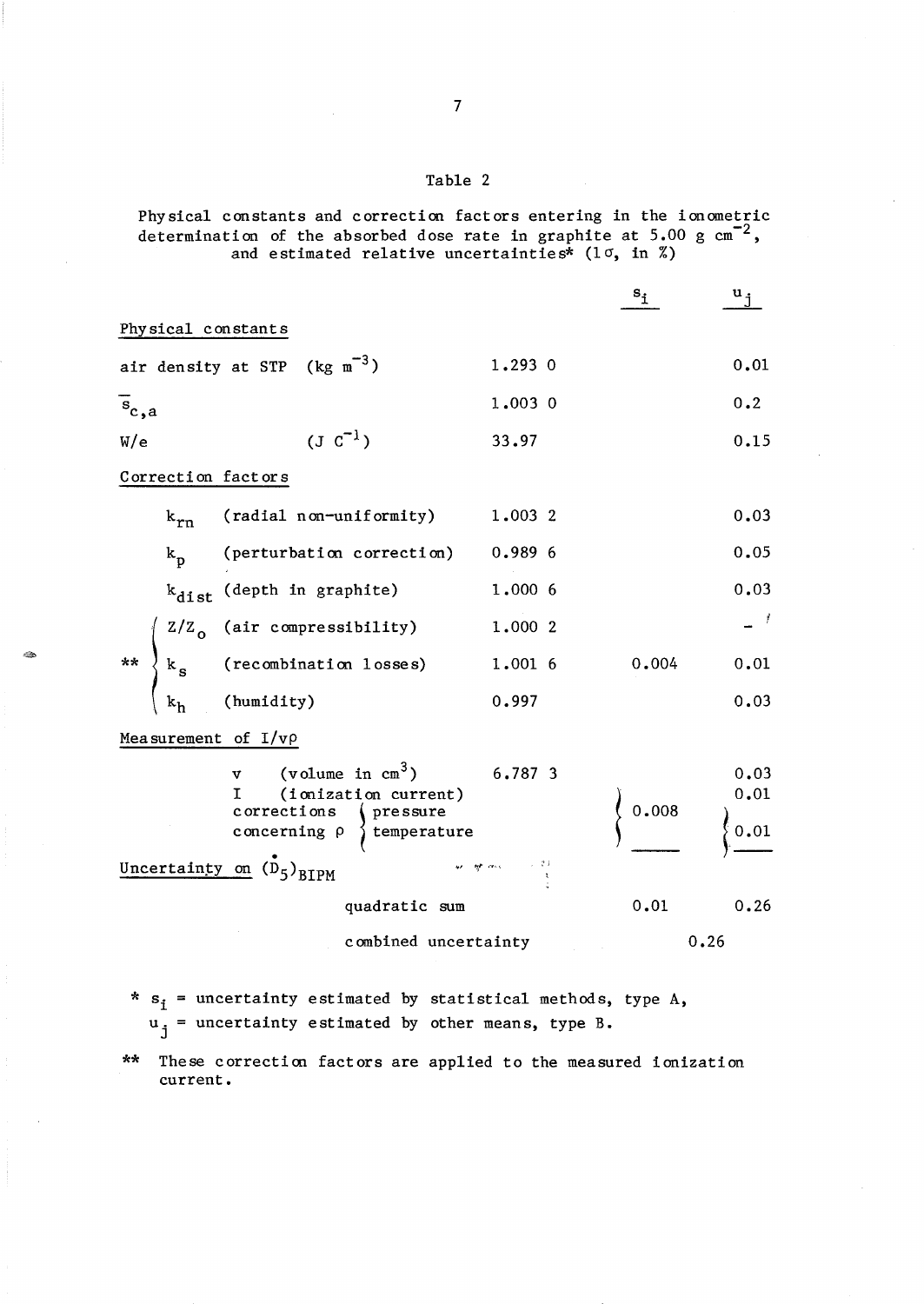8

Quantities, correction factors and estimated relative uncertainties (10, in %) in OMH calorimetric measurement of the absorbed dose rate in graphite,  $\bar{D}_{c\alpha1}$ 

|                                    |                                                |                        | $\mathbf{s}_1$ | $\mathbf{u}_{1}$             |
|------------------------------------|------------------------------------------------|------------------------|----------------|------------------------------|
|                                    | Measured quantity                              |                        |                |                              |
| $P_{e1}$                           | Electrical calibration power                   |                        | 0.03           | 0.15                         |
| $\mathbf{m}$                       | Mass of the absorber/core                      |                        |                | 0.02                         |
| $\stackrel{\alpha}{\mathbf{r}}$ ad | Temperature sensitivity (by radiation)         |                        | 0.20           |                              |
| $\alpha_{e1}$                      | Temperature sensitivity (by electrical energy) |                        | 0.20           |                              |
| $\Delta t$ rad                     | Irradiation time period                        |                        |                |                              |
| $^{\Delta}$ t $_{\rm e1}$          | Calibration time period                        |                        |                | 0.03                         |
|                                    | Correction factors for                         |                        |                |                              |
| $k_1$                              | Impurities                                     | 0.9995                 |                | 0.08                         |
| $k_2$                              | Heat loss (temperature gradients)              | 1.000 0                |                | 0.05                         |
| $k_3$                              | Heat (caloric) defect                          | 1.0000                 |                | $\qquad \qquad \blacksquare$ |
| $k_4$                              | Electrical power loss in leads                 | 0.9994                 |                | 0.01                         |
| k <sub>5</sub>                     | Axial non-uniformity                           | 1.0000                 | L              | 0.02                         |
| $k_6$                              | Radial non-uniformity (in the BIPM beam)       | 1.000 3 to 1.000 6     |                | 0.01                         |
| $k_7$                              | Distance                                       |                        |                | $-$ *                        |
| $k_{8}$                            | Depth of point of measurement                  | $1,000$ 0              |                | 0.02                         |
| $k_{\mathbf{Q}}$                   | Vacuum and air gaps                            | $1.001$ 3 to $1.005$ 5 |                | 0.08                         |
| $k_{10}$                           | Homogeneity of graphite                        | 1.0000                 |                | 0.02                         |
| $k_{11}$                           | Entrance foil attenuation                      | 1.0000                 |                |                              |
|                                    | Uncertainty on $\tilde{D}_{ca1}$               |                        |                |                              |

quadratic sum combined uncertainty

~./ *IJI,.I'* ,-,.,

0.28 0.20 0.35

\* The uncertainty on the distance used at BIPM is given in Table 6.

 $\bar{\star}$ 

~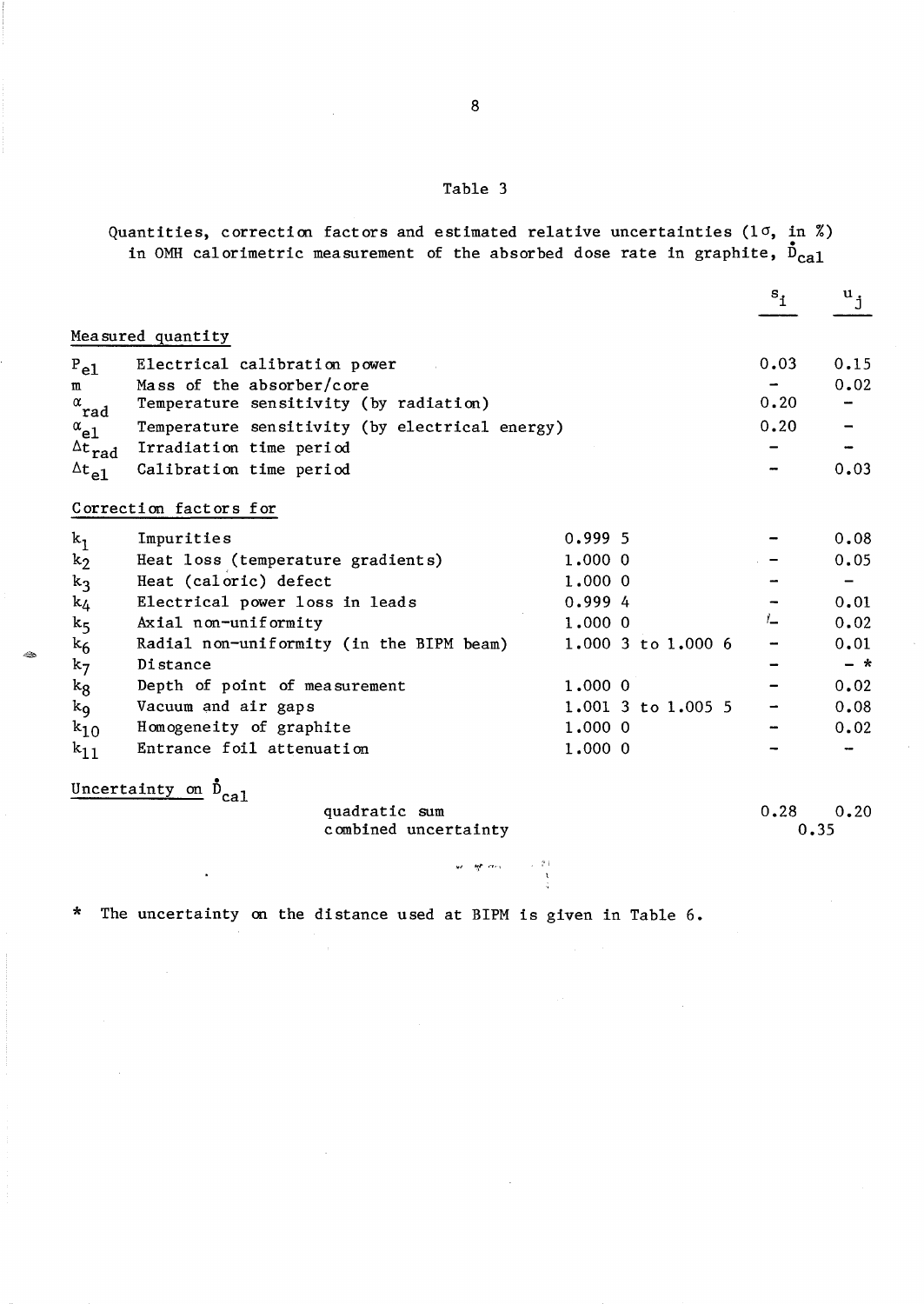# Absorbed dose rate measurement with the OMH graphite calorimeter

| Depth                 | Date       | Correction       |                | Number<br>$***$<br>ֿ ה<br>cal |             | k.<br>dec | k<br>$\mathbf{a}$ | $(\mathbf{D})$<br>$c$ OMH | $\sigma$ |
|-----------------------|------------|------------------|----------------|-------------------------------|-------------|-----------|-------------------|---------------------------|----------|
|                       |            | factors          |                | of runs                       |             |           |                   | $\alpha$ 1986-01-01       |          |
| $(g \text{ cm}^{-2})$ |            | $\star$<br>$k_6$ | $k_{\rm g}$ ** |                               | $(mGy s-1)$ |           |                   | $(mGy s-1)$               | $(\%)$   |
| 1.76                  | 1986-10-06 | 1.000 3          | 1.005 5        | 25                            | 3.865       | 1.105 4   | 1.007 1           | 4.303                     | 0.25     |
| 2.64                  | 1986-10-03 | 1.0003           | 1.004 5        | 27                            | 3.791       | 1.104 2   | 1.007 0           | 4.215                     | 0.20     |
| 3.53                  | 1986-10-02 | 1,000 3          | 1.001 3        | 25                            | 3.712       | 1.103 8   | 1.006 9           | 4.126                     | 0.26     |
| 5.32                  | 1986-09-30 | 1,000 4          | 1,002 4        | 30                            | 3.547       | 1.1030    | 1,006 9           | 3.940                     | 0.16     |
|                       | 1986-10-08 | 1,000 4          | 1.002 4        | 25                            | 3.535       | 1.106 2   | 1,006 9           | 3.938                     | 0.20     |
| 7.06                  | 1986-10-01 | 1.000 6          | 1.003 1        | 30                            | 3.347       | 1.103 4   | 1.006 8           | 3.718                     | 0.26     |

**-., "1,"** ,-f\_"

Taken fran [5]. \*<br>..

 $\otimes$ 

Taken fran [6].  $\overline{xx}$ 

•<br>n \*\*\* The  $D_{\text{cal}}$  values are referred to the day of measurement at 12 h 00 UT.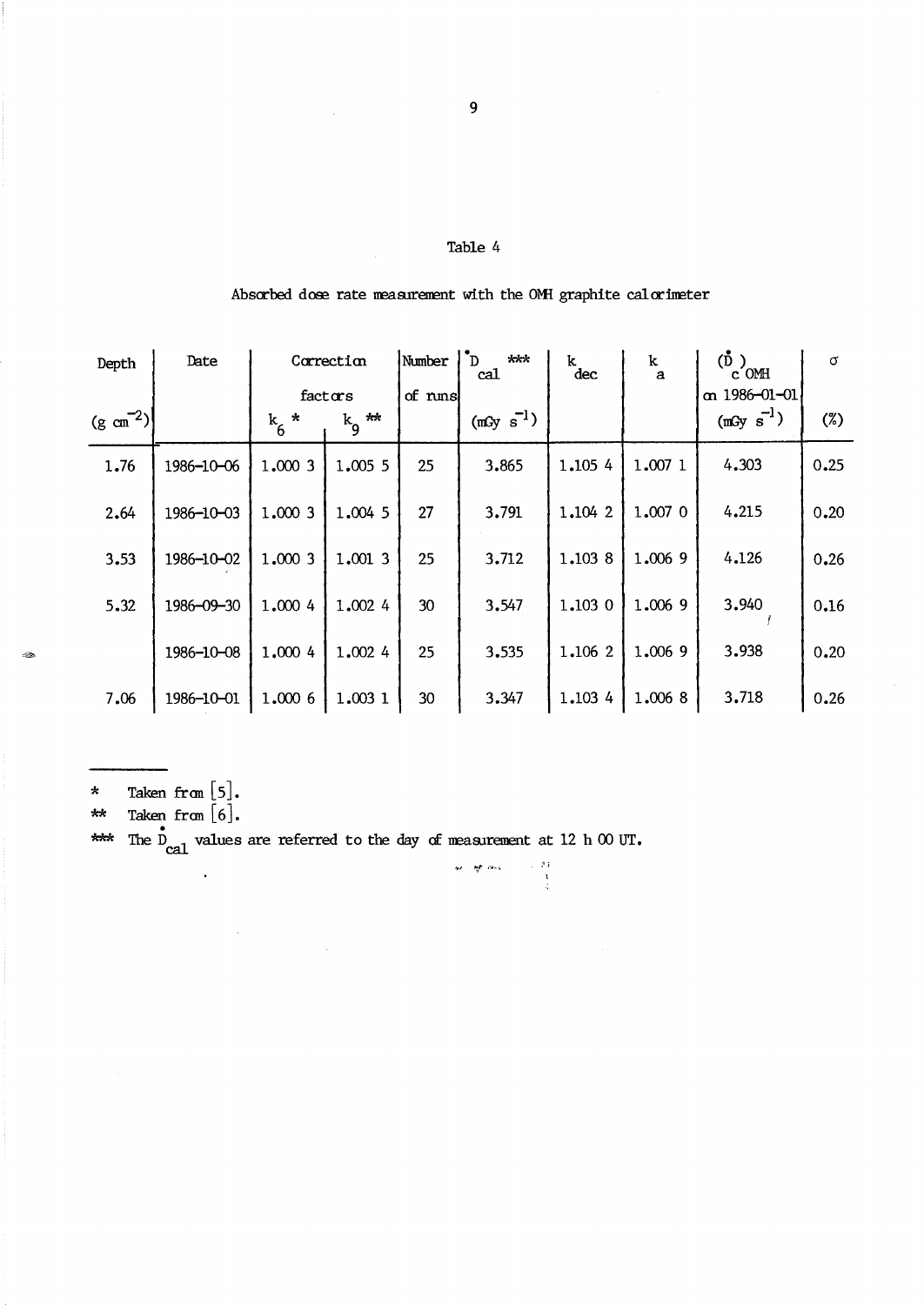# Comparison of OMH and BIPM absorbed dose rates to graphite versus depth in graphite

| Depth d<br>$(g \text{ cm}^{-2})$ | $\frac{d}{d}$<br>$\overline{(\overset{\bullet}{D}_5)}_{\text{BIPM}}$ | $\left(\frac{b}{c}\right)$ <sub>BIPM</sub> *<br>$(mGy s-1)$ | $\frac{(\dot{D}_c)_{0MH}}{(\text{mGy s}^{-1})}$ | $R_d = \frac{(D_c)_{\text{OMH}}}{(\stackrel{\rightarrow}{D}_c)_{\text{BIPM}}}$ |
|----------------------------------|----------------------------------------------------------------------|-------------------------------------------------------------|-------------------------------------------------|--------------------------------------------------------------------------------|
| 1.76                             | 1.084 7                                                              | 4.313                                                       | 4.303                                           | 0.9977                                                                         |
| 2.64                             | 1.063 7                                                              | 4.229                                                       | 4.215                                           | 0.996 7                                                                        |
| 3.53                             | 1.042 6                                                              | 4.145 5                                                     | 4.126                                           | 0.9953                                                                         |
| 5.00                             | 1.000 0                                                              | 3.976                                                       |                                                 | $0.9994**$                                                                     |
| 5.32                             | 0.990 4                                                              | 3.938                                                       | 3.940                                           | $1.000\,5$                                                                     |
| $\pmb{\pi}$                      | $\bullet$                                                            | $\pmb{\cdots}$                                              | 3.938                                           | 1.0003<br>1.000 0                                                              |
| 7.08                             | 0.9362                                                               | 3.722                                                       | 3.718                                           | 0.998 9                                                                        |

~2>

: الأكبر المعروف المعروف المعروف المعروف المعروف المعروف المعروف المعروف المعروف المعروف المعروف الم<br>المعروف المعروف المعروف المعروف المعروف المعروف المعروف المعروف المعروف المعروف المعروف المعروف المعروف المعرو<br>المعروف ا

\* The  $\langle D_c \rangle_{\text{BIPM}}$  and  $\langle D_c \rangle_{\text{OMH}}$  values are referred to 1986-01-01, 0 h UT. \*\* Interpolated value (see Section 4).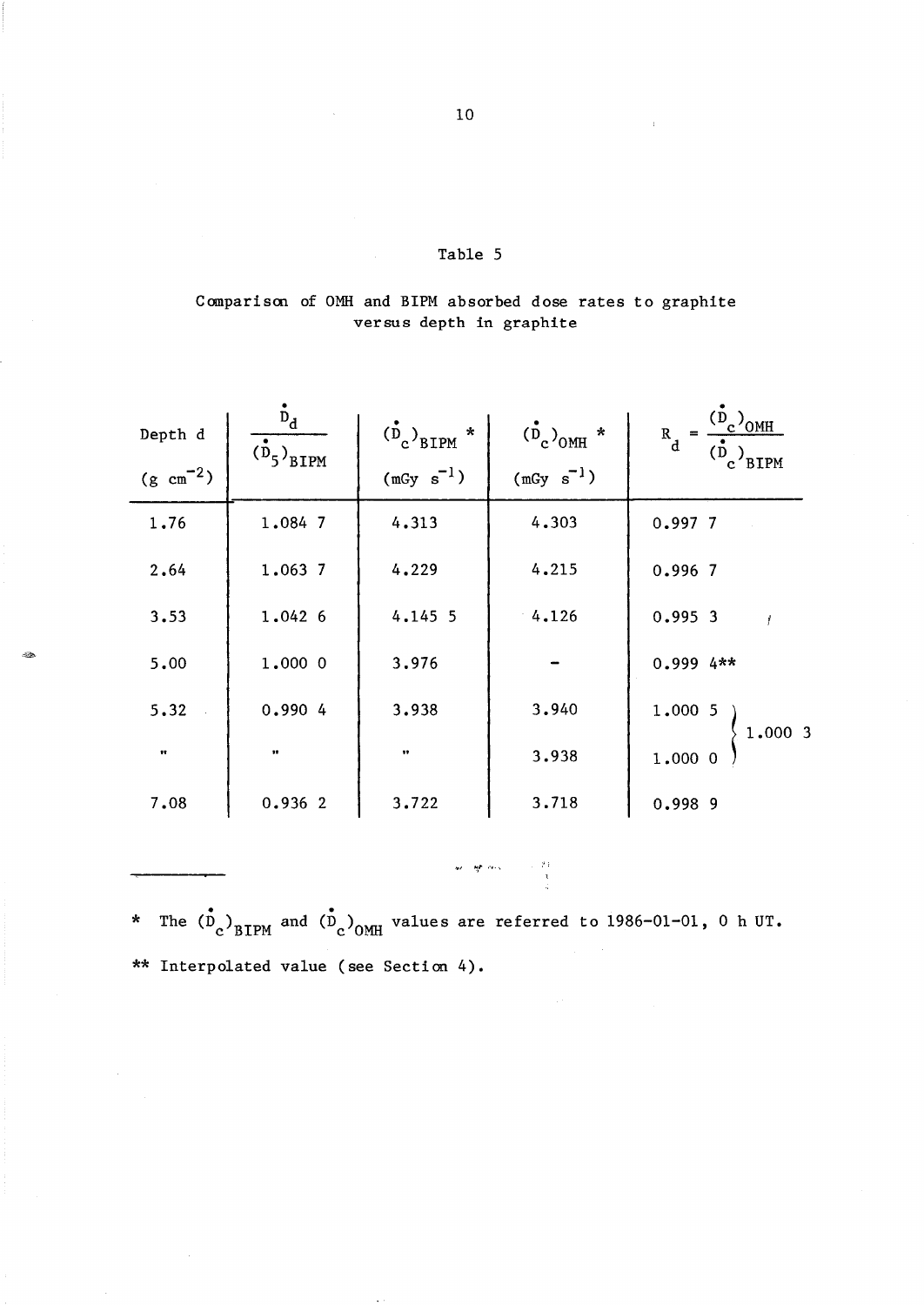Estimated relative uncertainties on  $R_{d} = (\dot{D}_{c})_{OMH}/(\dot{D}_{c})$  $(1\sigma, in \bar{\mathbb{Z}})$  $(D_c)_{\text{OMH}} / (D_c)_{\text{BIPM}}$  at depth d

|                                                                                                        | $s_i$                                                                                                                                                                             | $\mathbf{u}_{\mathbf{i}}$ |
|--------------------------------------------------------------------------------------------------------|-----------------------------------------------------------------------------------------------------------------------------------------------------------------------------------|---------------------------|
| 1. Determination of $(D_c)_{BTPM}$                                                                     |                                                                                                                                                                                   |                           |
| in graphite, at 5.00 g $cm^{-2}$ (see Table 2)                                                         | 0.01                                                                                                                                                                              | 0.26                      |
| Interpolation on BIPM depth dose curve, $\stackrel{\bullet}{D}_{d}/(\stackrel{\bullet}{D}_{5})_{RTPM}$ |                                                                                                                                                                                   | $0.03*$                   |
| 2. Determination of $(D_c)_{OMH}$                                                                      |                                                                                                                                                                                   |                           |
| in graphite, D <sub>cal</sub> (see Table 3)                                                            | 0.28                                                                                                                                                                              | 0.20                      |
| 3. Comparison conditions                                                                               |                                                                                                                                                                                   | ł                         |
| graphite discs                                                                                         |                                                                                                                                                                                   | 0.03                      |
| Measurement of distance from source to detector                                                        |                                                                                                                                                                                   | 0.03                      |
| 4. Comparison result                                                                                   |                                                                                                                                                                                   |                           |
| quadratic sum<br>combined uncertainty                                                                  | 0.28                                                                                                                                                                              | 0.33                      |
|                                                                                                        | I on ometric measurement of absorbed dose rate<br>Calorimetric measurement of absorbed dose rate<br>Difference in densities of OMH and BIPM<br>$R_A = (D_c)_{OMH} / (D_c)_{BIPM}$ | 0.43                      |

\* This value applies to depths above 3.53 g  $\text{cm}^{-2}$ . At lower depths the uncertainty increases: its value is 0.09 % at 1.76  $\rm g\ cm^{-2}$ .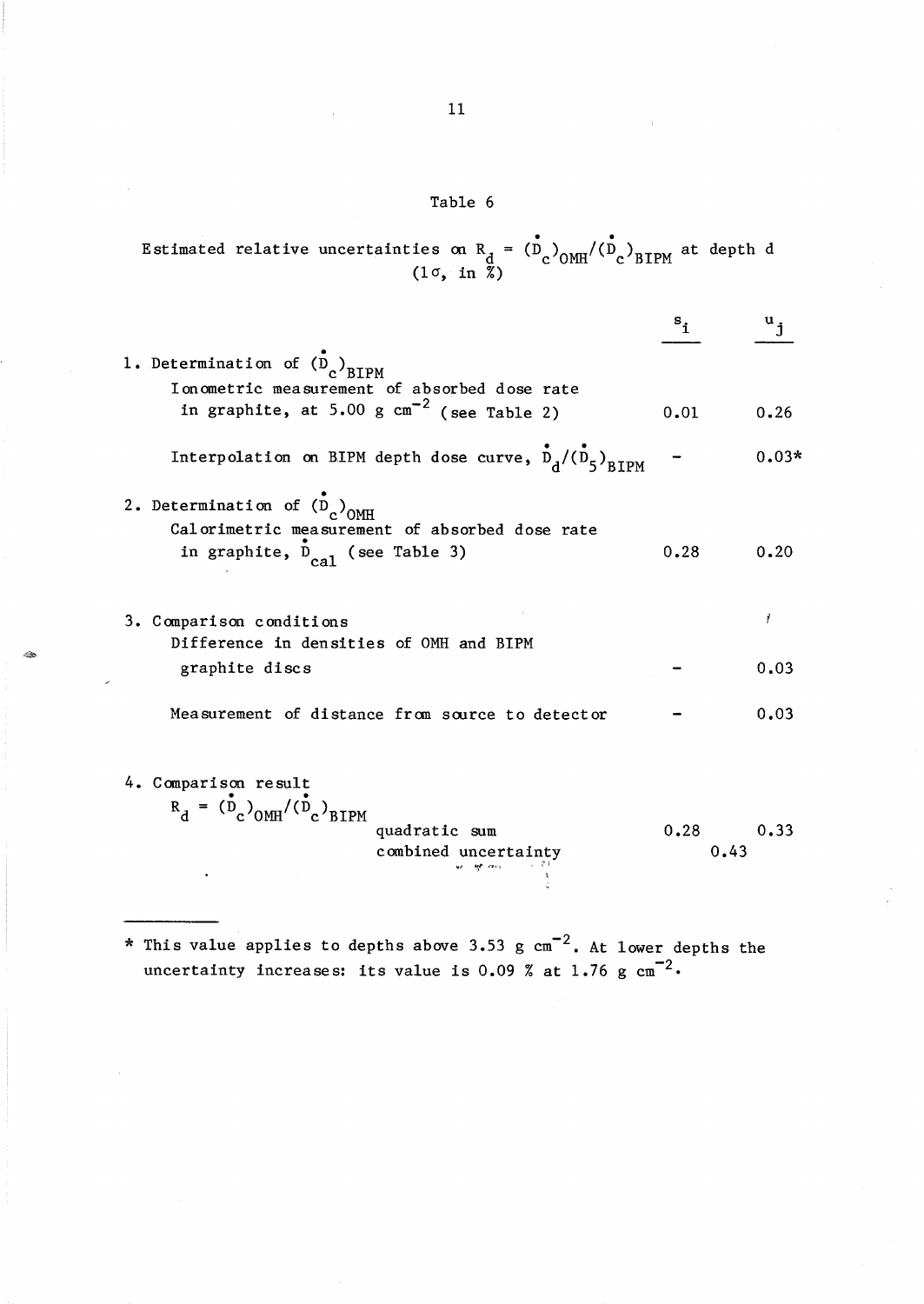

Figure 1 - Comparisons of absorbed dose to graphite at BIPM.

Ratio of the absorbed doses to graphite  $D_{\text{LAB}}$  and  $D_{\text{BIPM}}$  measured with the calorimeters of the national laboratories and with the BIPM ionometric standard, respectively.

| Symbol     |             |             |            |      |      |      |      |
|------------|-------------|-------------|------------|------|------|------|------|
| Laboratory | <b>NIST</b> | <b>LMRI</b> | <b>PTB</b> | RIVM | OMH  | NPL  | BIPM |
| Date       | 1977        | 1977        | 1977       | 1979 | 1986 | 1987 |      |
| (%)<br>σ   | 0.07        | 0.17        | 0.35       | 0.11 | 0.35 | 0.18 | 0.26 |